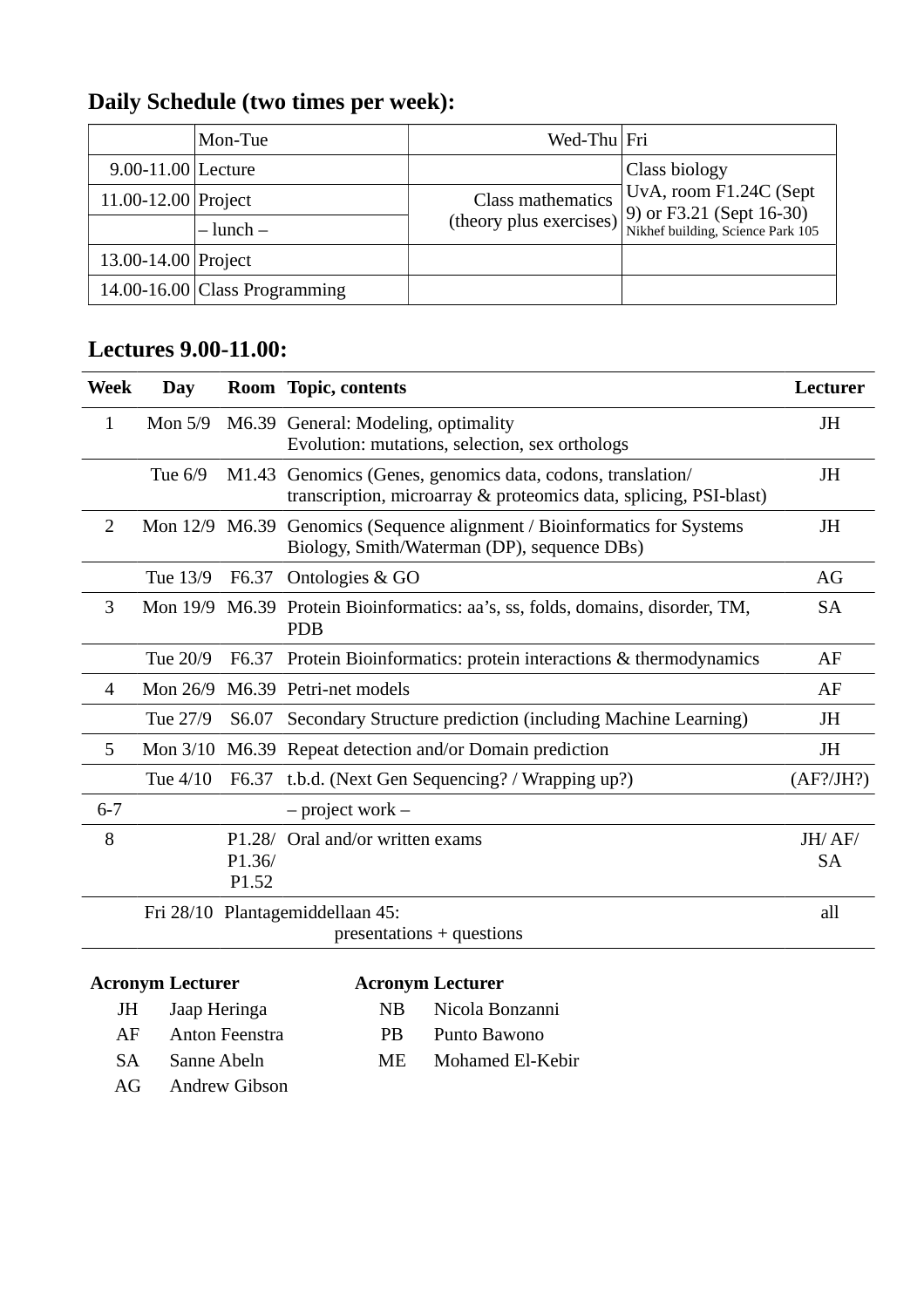### **Classes: 14.00-16.00**

week 1: short questionnaire/test to identify entry level in Biology, Programming and Mathematics weeks 1-6: twice weekly sessions

*Programming (Mondays and Tuesdays, room P3.37):*

- Python
- leading up to the scripting work for the practicals

| <b>Week</b>  | Day        |       | Room Topic, contents                                                                                  | Lecturer  |
|--------------|------------|-------|-------------------------------------------------------------------------------------------------------|-----------|
| $\mathbf{1}$ | Mon $5/9$  | P3.37 | Questionnaire & Sorting & Practical Issues<br>(afternoon: Linux intro)                                | AF/SA     |
|              | Tue $6/9$  | P3.37 | python shell: print, operator, types, if<br>exercise: 'calculation' script                            | AF/SA     |
| 2            | Mon 12/9   | P3.37 | for/while, arrays<br>exercise: sum i over n; n!                                                       | ME        |
|              | Tue 13/9   | P3.37 | Functions, scope, namespace, import (libraries)<br>exercise: guessing game; n! with recursion (bonus) | ME        |
| 3            | Mon 19/9   | P3.37 | file I/O, dictionaries, string manipulation (e.g., split)                                             | AF        |
|              | Tue 20/9   | P3.37 | exercise: codon table & translation                                                                   |           |
| 4            | Mon 26/9   | P3.37 | Multi-dimensional arrays (lists, dictionaries), urls                                                  | AF        |
|              | Tue 27/9   | P3.37 | exercise: Score alignment, given pairwise alignment and<br><b>BLOSUM62</b> matrix                     |           |
| 5            | Mon $3/10$ | P3.37 | Regular expressions                                                                                   | <b>SA</b> |
|              | Tue 4/10   | P3.37 | exercise: GO parsing                                                                                  |           |
| 6            | Mon 10/10  | P3.37 | Advanced issues: classes, documentation                                                               | <b>SA</b> |
|              | Tue 11/10  | P3.37 |                                                                                                       |           |

#### *Mathematics (Wednesdays and Thursdays):*

- Mathematica?
- analytical functions
- differential equations
- linear algebra

*Biology (Fridays, at UvA):*

- metabolism
- signalling
- genomes and gene regulation
- cell biology